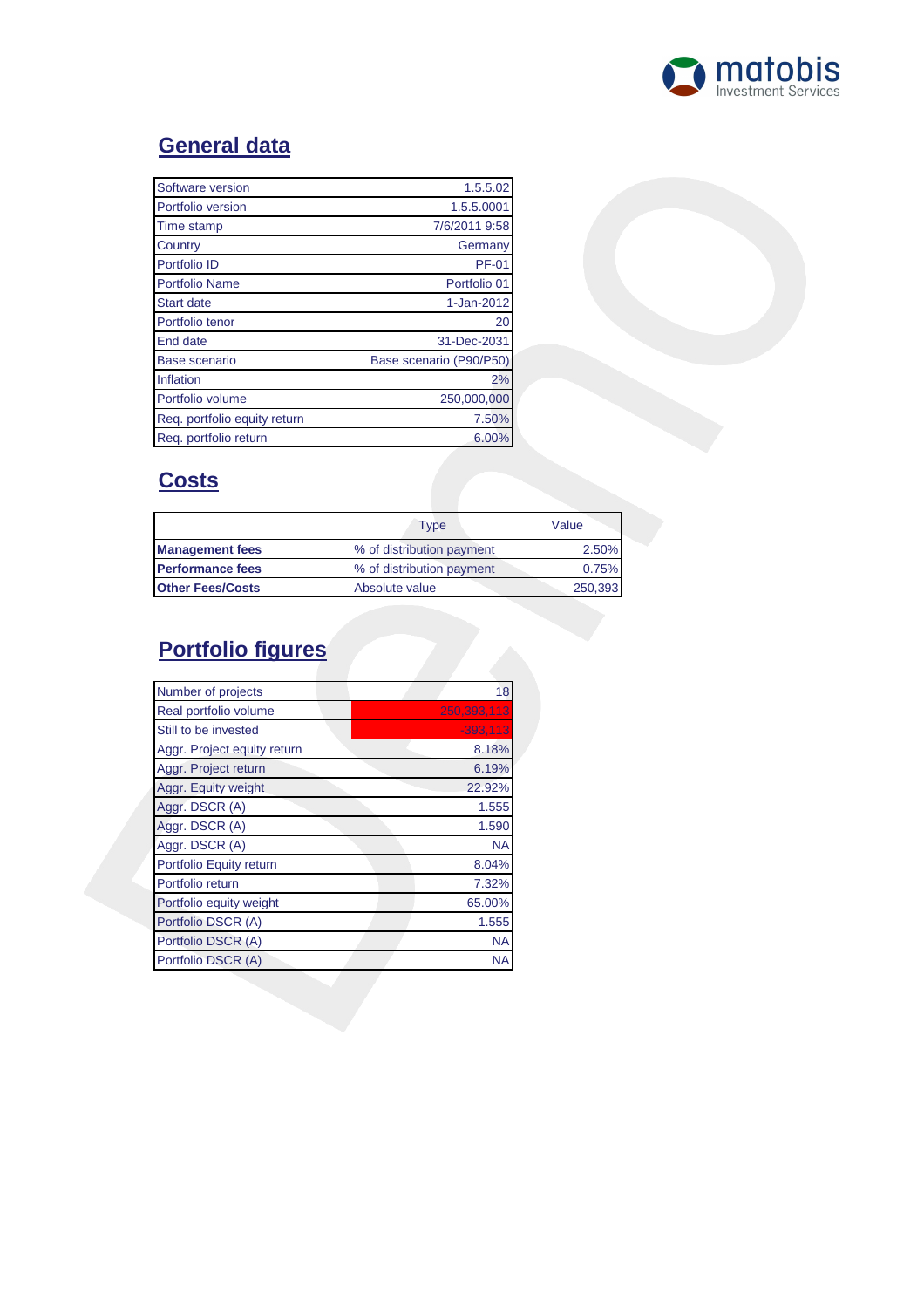

| Aggr. Project equity return    | 8.18%      |
|--------------------------------|------------|
| Aggr. Project return           | 6.19%      |
| <b>Aggr. Equity weight</b>     | 22.9%      |
| <b>Portfolio Equity return</b> | 8.04%      |
| <b>Portfolio return</b>        | 7.32%      |
| Portfolio equity weight        | 65.0%      |
| Still to be invested           | $-393.113$ |
|                                |            |

| ℅             | Aggr. DSCR (A)            | 1.555 |
|---------------|---------------------------|-------|
| %             | Aggr. DSCR (B)            | 1.590 |
| ℅             | Aggr. DSCR (C)            | ΝA    |
| ℅             | <b>Portfolio DSCR (A)</b> | 1.555 |
| $\frac{1}{2}$ | <b>Portfolio DSCR (B)</b> | ΝA    |
| %             | <b>Portfolio DSCR (C)</b> | ΝA    |
|               |                           |       |

## **Portfolio Constituents**

|                 | No. of projects in Portfolio |                     | Project        | <b>Residual value</b> | <b>Investments</b> |            |  |
|-----------------|------------------------------|---------------------|----------------|-----------------------|--------------------|------------|--|
| No. of projects |                              | <b>Total equity</b> | <b>Total A</b> | at End date           | Eauitv             | Tranche A  |  |
|                 | 18                           | 476,038,000         | 1,207,823,691  | 344.200.000           | 162,746,820        | 87,646,293 |  |

|             |                   |                     |                               |               | <b>Project investment costs</b> |                                   |                 | <b>Weights</b> |               | <b>Portfolio investments</b> |
|-------------|-------------------|---------------------|-------------------------------|---------------|---------------------------------|-----------------------------------|-----------------|----------------|---------------|------------------------------|
| Project no. | <b>Project ID</b> | <b>Project name</b> | Project type                  | <b>Equity</b> | <b>Tranche A</b>                | <b>Residual value at End date</b> | <b>Equity %</b> | Tranche A %    | <b>Equity</b> | <b>Tranche A</b>             |
|             | <b>WG-01</b>      | <b>WG-01</b>        | Wind Farm                     | 13,450,000    | 28,190,332                      | 2,100,000                         | 80.00%          | 50.00%         | 10,760,000    | 14,095,166                   |
|             | <b>WG-02</b>      | <b>WG-02</b>        | Wind Farm                     | 760,000       | 2,780,507                       | 200,000                           | 50.00%          | 0.00%          | 380,000       |                              |
|             | <b>WG-03</b>      | <b>WG-03</b>        | <b>Wind Farm</b>              | 3,220,000     | 7,844,500                       | 600,000                           | 80.00%          | 40.00%         | 2,576,000     | 3,137,800                    |
|             | <b>WG-04</b>      | <b>WG-04</b>        | <b>Wind Farm</b>              | 4,130,000     | 10,803,246                      | 700,000                           | 50.00%          | 40.00%         | 2,065,000     | 4,321,298                    |
|             | <b>WG-05</b>      | <b>WG-05</b>        | <b>Wind Farm</b>              | 5,120,000     | 13,746,918                      | 900,000                           | 50.00%          | 0.00%          | 2,560,000     |                              |
|             | <b>WG-06</b>      | <b>WG-06</b>        | <b>Wind Farm</b>              | 5,010,000     | 10,190,747                      | 800,000                           | 90.00%          | 70.00%         | 4,509,000     | 7,133,523                    |
|             | <b>WG-07</b>      | <b>WG-07</b>        | <b>Wind Farm</b>              | 2,030,000     | 4, 137, 215                     | 300,000                           | 90.00%          | 70.00%         | 1,827,000     | 2,896,051                    |
|             | <b>WG-08</b>      | <b>WG-08</b>        | <b>Wind Farm</b>              | 5,260,000     | 13,817,902                      | 1,000,000                         | 6.00%           | 40.00%         | 315,600       | 5,527,161                    |
|             | <b>WG-09</b>      | <b>WG-09</b>        | <b>Wind Farm</b>              | 6,000,000     | 17,003,725                      | 1,200,000                         | 50.00%          | 0.00%          | 3,000,000     |                              |
| 10          | <b>WG-10</b>      | <b>WG-10</b>        | <b>Wind Farm</b>              | 8,250,000     | 23,274,881                      | 1,600,000                         | 80.00%          | 0.00%          | 6,600,000     |                              |
|             | <b>WG-11</b>      | <b>WG-11</b>        | <b>Wind Farm</b>              | 869,000       | 2,222,41                        | 200,000                           | 60.00%          | 50.00%         | 521,400       | 1,111,206                    |
| 12          | <b>WG-12</b>      | <b>WG-12</b>        | <b>Wind Farm</b>              | 16,586,000    | 27,050,775                      | 2,200,000                         |                 | 0.00%          |               |                              |
| 13          | <b>WG-13</b>      | <b>WG-13</b>        | <b>Wind Farm</b>              | 3,873,000     | 10,398,110                      | 700,000                           |                 | 0.00%          |               |                              |
| 14          | <b>WG-14</b>      | <b>WG-14</b>        | <b>Wind Farm</b>              | 3,819,000     | 7,958,278                       | 600,000                           | 0.00%           | 0.00%          |               |                              |
| 15          | <b>WG-15</b>      | <b>WG-15</b>        | <b>Wind Farm</b>              | 4,410,000     | 7,835,601                       | 600,000                           | 0.00%           | 0.00%          |               |                              |
| 16          | <b>WG-16</b>      | <b>WG-16</b>        | <b>Wind Farm</b>              | 1,455,000     | 2,969,607                       | 200,000                           | 70.00%          | 30.00%         | 1,018,500     | 890,882                      |
| 17          | <b>WG-17</b>      | <b>WG-17</b>        | <b>Wind Farm</b>              | 1,228,000     | 1,842,964                       | 200,000                           | 30.00%          | 30.00%         | 368,400       | 552,889                      |
| 18          | <b>WG-18</b>      | <b>WG-18</b>        | <b>Wind Farm</b>              | 833,000       | 1,571,423                       | 100,000                           | 74.00%          | 75.00%         | 616,420       | 1,178,567                    |
| 19          | <b>PVG-01</b>     | <b>PVG-01</b>       | <b>Solar Power Plant</b>      | 3,077,000     | 6,598,011                       |                                   | 90.00%          | 100.00%        | 2,769,300     | 6,598,011                    |
| 20          | <b>GTG-01</b>     | <b>GTG-01</b>       | <b>Geothermal Power Plant</b> | 21,758,000    | 40,025,239                      | 10,000,000                        | 90.00%          | 100.00%        | 19,582,200    | 40,025,239                   |
|             | Offshore 01       | Demo Offshore 1     | <b>Wind Farm</b>              | 364,000,000   | 965,776,299                     | 320,000,000                       | 28.20%          |                | 102,648,000   |                              |
| 22          | <b>EX-01</b>      | Example PV 01       | <b>Solar Power Plant</b>      | 900,000       | 1,785,000                       |                                   | 70.00%          | 10.00%         | 630,000       | 178,500                      |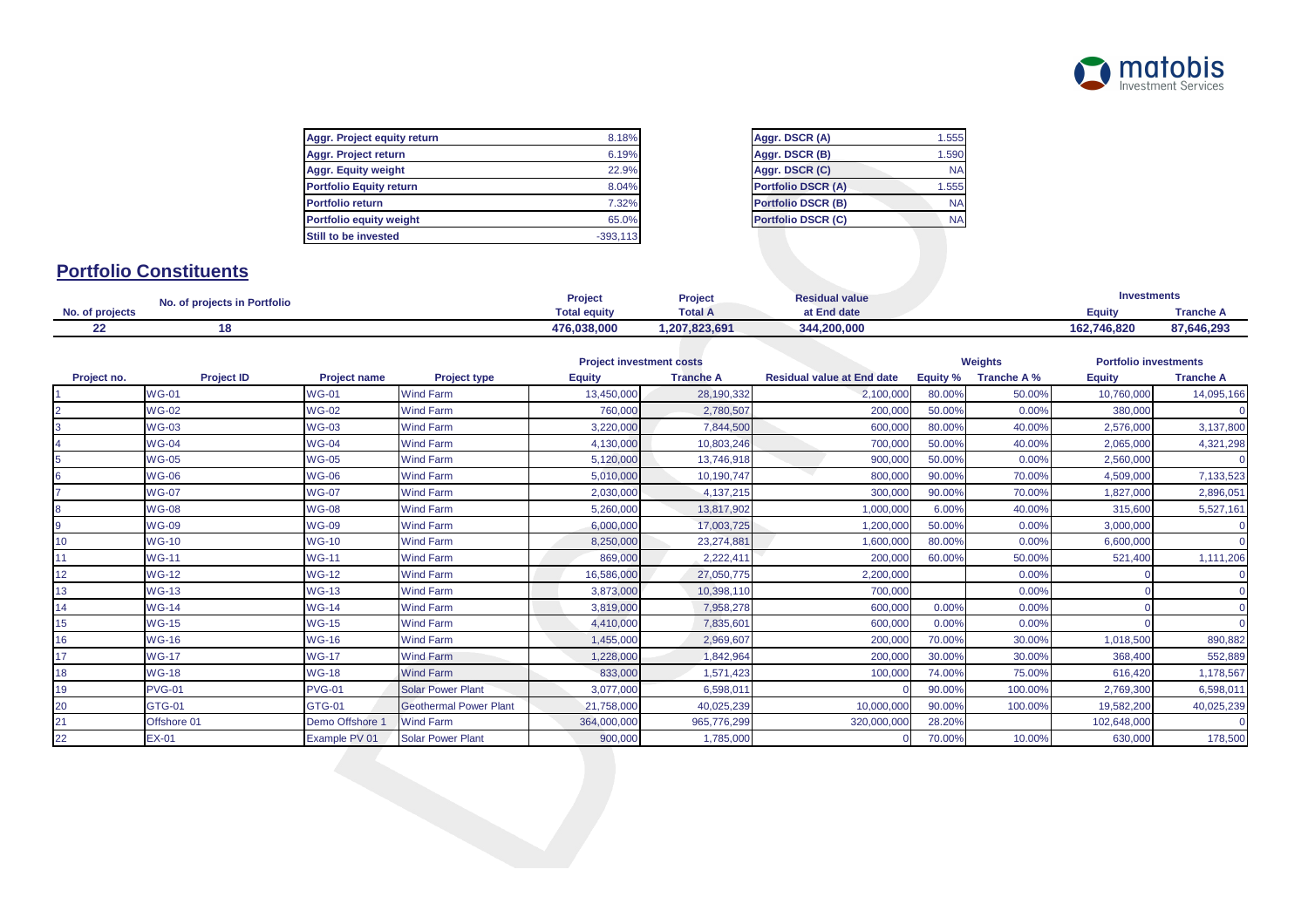

## **Portfolio Constituents**

| No. of projects | No. of projects in Portfolio | <b>Total</b><br>investment | Weight |  |
|-----------------|------------------------------|----------------------------|--------|--|
| 22              | 18                           | 250.393.113                | 100.0% |  |

|                |                   | <b>Sum project</b> |        | coverage         |                      |                       |                           |                         |
|----------------|-------------------|--------------------|--------|------------------|----------------------|-----------------------|---------------------------|-------------------------|
| Project no.    | <b>Project ID</b> | investment         | Weight | <b>Tranche A</b> | <b>Equity return</b> | <b>Project return</b> | <b>Start of Operation</b> | <b>End of Operation</b> |
|                | <b>WG-01</b>      | 24,855,166         | 9.9%   | 1.402            | 10.034%              | 7.544%                | 01-Jun-2007               | 31-Dec-2032             |
| $\overline{2}$ | <b>WG-02</b>      | 380,000            | 0.2%   | 1.402            | 10.028%              | 7.214%                | 31-Dec-2006               | 30-Dec-2031             |
| 3              | <b>WG-03</b>      | 5,713,800          | 2.3%   | 1.402            | 10.034%              | 7.469%                | 15-Sep-1999               | 31-Dec-2024             |
|                | $WG-04$           | 6,386,298          | 2.6%   | 1.402            | 10.020%              | 7.454%                | 01-Apr-2003               | 31-Dec-2028             |
| 5              | <b>WG-05</b>      | 2,560,000          | 1.0%   | 1.402            | 10.024%              | 7.375%                | 01-Sep-2002               | 31-Dec-2027             |
| 6              | <b>WG-06</b>      | 11,642,523         | 4.6%   | 1.402            | 10.052%              | 7.744%                | 01-Apr-2008               | 31-Dec-2033             |
|                | <b>WG-07</b>      | 4,723,051          | 1.9%   | 1.402            | 10.048%              | 7.737%                | 01-Feb-2008               | 31-Dec-2033             |
| 8              | <b>WG-08</b>      | 5,842,761          | 2.3%   | 1.402            | 10.007%              | 7.447%                | 15-Dec-2001               | 31-Dec-2026             |
| 9              | <b>WG-09</b>      | 3,000,000          | 1.2%   | 1.402            | 10.057%              | 7.390%                | 15-Jun-2002               | 31-Dec-2027             |
| 10             | <b>WG-10</b>      | 6,600,000          | 2.6%   | 1.402            | 10.041%              | 7.384%                | 15-Jun-2002               | 31-Dec-2027             |
| 11             | <b>WG-11</b>      | 1,632,606          | 0.7%   | 1.402            | 10.038%              | 7.449%                | 01-Nov-2001               | 31-Dec-2026             |
| 12             | <b>WG-12</b>      |                    | 0.0%   | 1.402            | 10.034%              | 8.176%                | 01-Apr-2008               | 31-Dec-2033             |
| 13             | <b>WG-13</b>      |                    | 0.0%   | 1.402            | 10.024%              | 8.176%                | 31-Dec-2000               | 31-Dec-2025             |
| 14             | <b>WG-14</b>      |                    | 0.0%   | 1.402            | 10.022%              | 8.176%                | 01-Oct-2008               | 31-Dec-2033             |
| 15             | <b>WG-15</b>      |                    | 0.0%   | 1.402            | 10.019%              | 7.915%                | 01-Jul-2008               | 31-Dec-2038             |
| 16             | <b>WG-16</b>      | 1,909,382          | 0.8%   | 1.402            | 10.033%              | 7.473%                | 01-Dec-2006               | 31-Dec-2036             |
| 17             | <b>WG-17</b>      | 921,289            | 0.4%   | 1.402            | 10.018%              | 7.473%                | 01-Jun-2000               | 31-Dec-2030             |
| 18             | <b>WG-18</b>      | 1,794,987          | 0.7%   | 1.402            | 10.036%              | 8.005%                | 01-Jun-2008               | 31-Dec-2033             |
| 19             | <b>PVG-01</b>     | 9,367,311          | 3.7%   | 1.402            | 12.043%              | 8.507%                | 30-Jun-2011               | 29-Jun-2031             |
| 20             | <b>GTG-01</b>     | 59,607,439         | 23.8%  | 1.602            | 12.030%              | 8.604%                | 01-Jul-2011               | 30-Jun-2036             |
| 21             | Offshore 01       | 102,648,000        | 41.0%  | 1.602            | 11.076%              | 7.799%                | 01-Jan-2011               | 31-Dec-2035             |
| 22             | $EX-01$           | 808,500            | 0.3%   | 1.402            | 12.076%              | 8.507%                | 30-Jun-2011               | 29-Jun-2031             |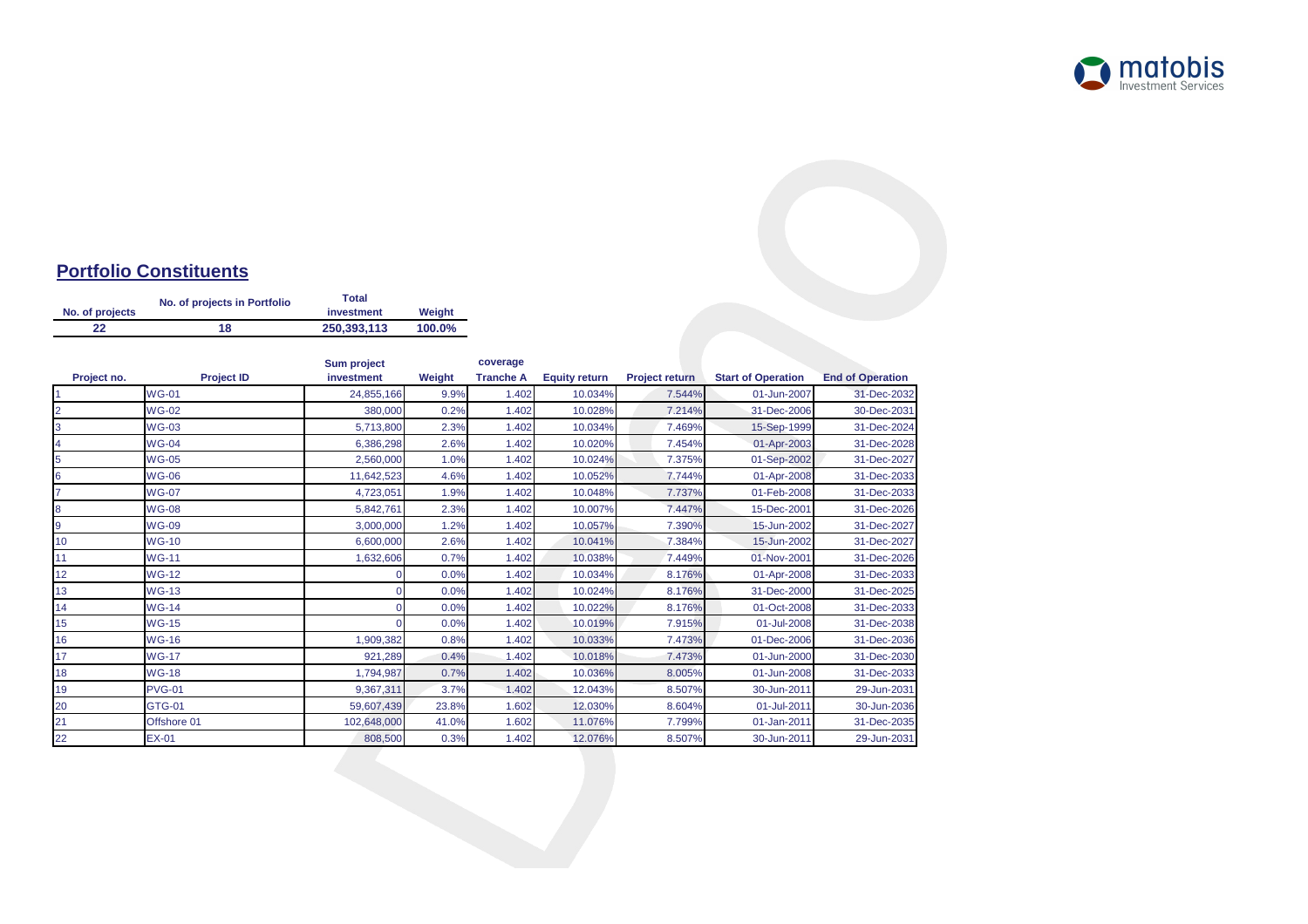

#### **Cash flows**

| <b>Portfolio</b> | <b>Portfolio 01</b>     |
|------------------|-------------------------|
| Last update      | 06-Jul-2011             |
| <b>Scenario</b>  | Base scenario (P90/P50) |

#### **Global Calculations**

| <b>SUM</b>                                         |            |              |              |                |              |              |              |              |              |              |
|----------------------------------------------------|------------|--------------|--------------|----------------|--------------|--------------|--------------|--------------|--------------|--------------|
| Fin. Year                                          |            |              |              |                |              |              |              |              |              | 10           |
| <b>Period Start</b>                                | $1-Jan-12$ | $1 - Jan-13$ | $1 - Jan-14$ | $1 - Jan - 15$ | $1 - Jan-16$ | $1 - Jan-17$ | $1 - Jan-18$ | $1 - Jan-19$ | $1 - Jan-20$ | $1 - Jan-21$ |
| <b>Period End</b>                                  | 31-Dec-12  | 31-Dec-13    | 31-Dec-14    | 31-Dec-15      | 31-Dec-16    | 31-Dec-17    | 31-Dec-18    | 31-Dec-19    | 31-Dec-20    | 31-Dec-21    |
| <b>Year fraction</b>                               | 1.000      | 1.000        | 1.000        | 1.000          | 1.000        | 1.000        | 1.000        | 1.000        | 1.000        | 1.000        |
| <b>INTEREST EXPENSE</b>                            |            |              |              |                |              |              |              |              |              |              |
| Interest on Class A Bond<br>38,352,368             | 4,688,824  | 4,424,720    | 4,158,197    | 3,877,279      | 3,583,992    | 3,277,650    | 2,960,886    | 2,632,87     | 2,294,714    | 1,950,260    |
| <b>Interest on Class B Bond</b>                    |            |              |              |                |              |              |              |              |              |              |
| Interest on Class C Bond                           |            |              |              |                |              |              |              |              |              |              |
| 38,352,368<br><b>TOTAL</b>                         | 4,688,824  | 4,424,720    | 4,158,197    | 3,877,279      | 3,583,992    | 3.277.650    | 2,960,886    | 2,632,871    | 2,294,714    | 1,950,260    |
| <b>REPAYMENTS</b>                                  |            |              |              |                |              |              |              |              |              |              |
| <b>Repayments of Class A Bond</b><br>81,245,170    | 4,352,168  | 4,491,810    | 4,743,244    | 4,952,777      | 5,179,861    | 5,354,777    | 5.547.745    | 5,752,140    | 5,868,541    | 5,987,001    |
| <b>Repayments of Class B Bond</b>                  |            |              |              |                |              |              |              |              |              |              |
| Repayments of Class C Bond                         |            |              |              |                |              |              |              |              |              |              |
| <b>TOTAL</b><br>81,245,170                         | 4,352,168  | 4,491,810    | 4,743,244    | 4,952,777      | 5,179,861    | 5,354,777    | 5,547,745    | 5,752,140    | 5,868,541    | 5,987,001    |
|                                                    |            |              |              |                |              |              |              |              |              |              |
| <b>DISTRIBUTION</b>                                |            |              |              |                |              |              |              |              |              |              |
| <b>DISTRIBUTION PAYMENT</b><br>382,304,272         | 10,622,715 | 10,438,035   | 10,142,484   | 10,130,719     | 10,075,780   | 10,041,511   | 10,196,525   | 9,696,227    | 9,615,286    | 9,458,191    |
| 105,624,000<br><b>Residual value</b>               |            |              | $\cap$       |                |              |              |              |              |              |              |
| 487,928,272<br><b>Total return from Equity</b>     | 10,622,715 | 10,438,035   | 10,142,484   | 10,130,719     | 10,075,780   | 10,041,511   | 10,196,525   | 9,696,227    | 9,615,286    | 9,458,191    |
| Total return before portfolio costs<br>607,525,810 | 19,663,708 | 19,354,565   | 19,043,925   | 18,960,775     | 18,839,632   | 18,673,937   | 18,705,156   | 18,081,238   | 17,778,541   | 17,395,452   |
| <b>Portfolio level costs</b>                       |            |              |              |                |              |              |              |              |              |              |
| 9,557,607<br><b>Management</b> fees                | 265,568    | 260,951      | 253,562      | 253,268        | 251,895      | 251,038      | 254,913      | 242,406      | 240.382      | 236.455      |
| Performance fees<br>2,867,282                      | 79,670     | 78,285       | 76,069       | 75,980         | 75,568       | 75,311       | 76,474       | 72,722       | 72,115       | 70,936       |
| <b>Other Fees/Costs</b><br>5,007,862               | 250,393    | 250,393      | 250,393      | 250,393        | 250,393      | 250,393      | 250,393      | 250,393      | 250,393      | 250,393      |
| 17,432,751<br>Total                                | 595,631    | 589.629      | 580,024      | 579,641        | 577,856      | 576.742      | 581.780      | 565,520      | 562,890      | 557,784      |
|                                                    |            |              |              |                |              |              |              |              |              |              |
| 470,495,521<br><b>Equity return</b>                | 10,027,084 | 9,848,406    | 9,562,460    | 9,551,077      | 9,497,924    | 9,464,768    | 9,614,745    | 9,130,706    | 9,052,396    | 8,900,407    |
| <b>Total return</b><br>590,093,059                 | 19,068,076 | 18,764,935   | 18,463,901   | 18,381,133     | 18,261,777   | 18,097,195   | 18,123,376   | 17,515,718   | 17,215,651   | 16,837,668   |
| <b>Return in % of Investment</b><br>235.67%        | 7.62%      | 7.49%        | 7.37%        | 7.34%          | 7.29%        | 7.23%        | 7.24%        | 7.00%        | 6.88%        | 6.72%        |
| Return in % of Investment (cum.)                   | 7.62%      | 15.11%       | 22.48%       | 29.82%         | 37.12%       | 44.35%       | 51.58%       | 58.58%       | 65.45%       | 72.18%       |
| <b>DSCR (A)</b><br>2.139                           | 2.175      | 2.171        | 2.139        | 2.147          | 2.150        | 2.163        | 2.198        | 2.156        | 2.178        | 2.192        |
| <b>DSCR (B)</b><br>1000.000                        | 1000.000   | 1000.000     | 1000.000     | 1000.000       | 1000.000     | 1000.000     | 1000.000     | 1000.000     | 1000.000     | 1000.000     |
| <b>DSCR (C)</b><br>1000.000                        | 1000.000   | 1000.000     | 1000.000     | 1000.000       | 1000.000     | 1000.000     | 1000.000     | 1000.000     | 1000.000     | 1000.000     |